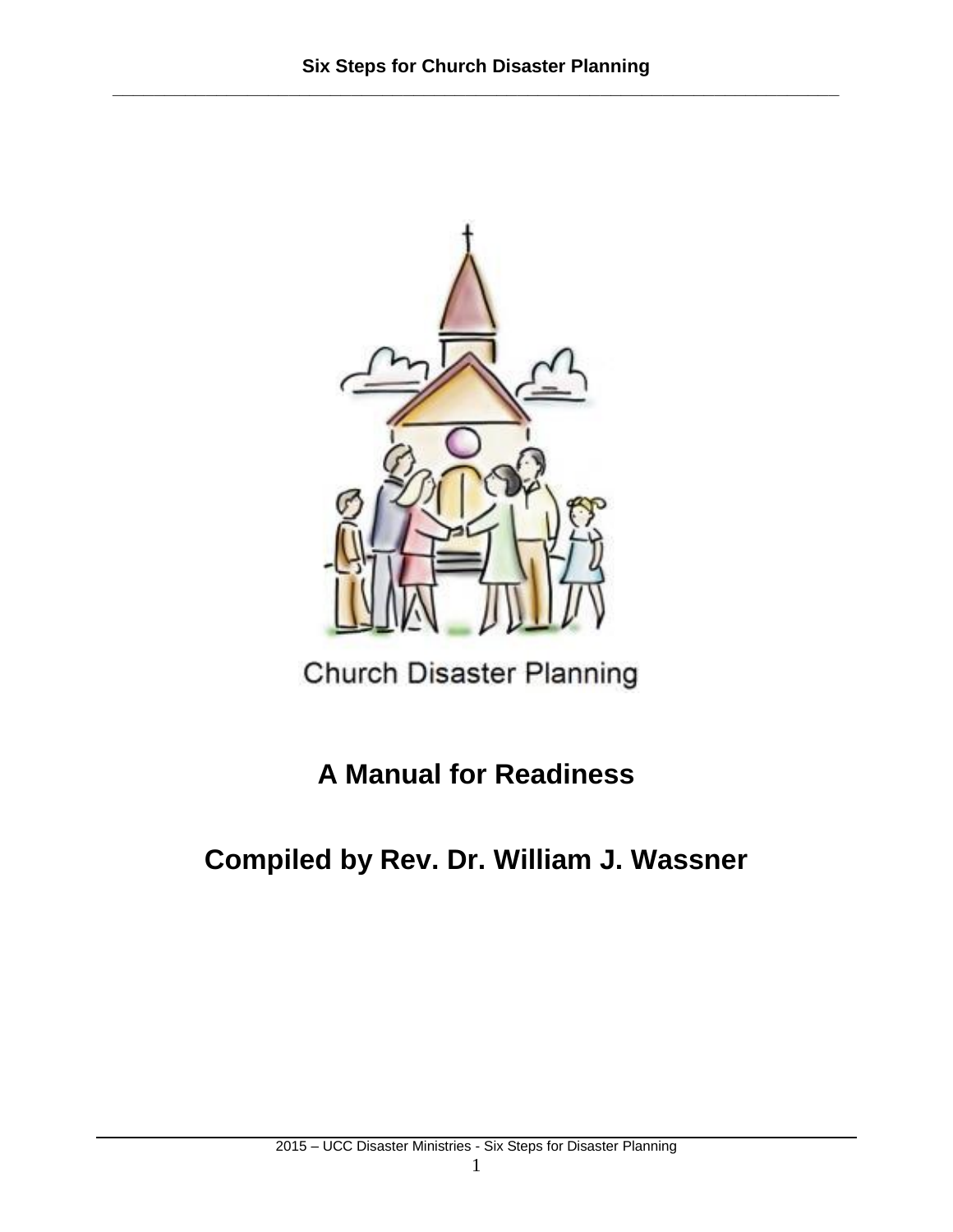# **Acknowledgements and Use of this Manual**

In my three years serving the Florida UCC Conference on the Disaster Teams, I could not find a resource of this nature that could help faith communities better understand and prepare for disasters. Therefore, I compiled this Manual. I did not do it alone. My participation in the Volusia County COAD (County Organizations Active in Disaster) and the local LTRG (Long Term Recovery Group) was a source of inspiration and support. I wish to thank Zach Wolgemuth for his input and encouragement as well. Finally, I thank Rev. Dr. Bill Wealand for his many years of dedicated ministry in this area of critical ministry.

Though this resource was originally compiled by me for UCC churches in Florida - with Hurricanes as a specific threat in mind - it has been adapted and can used by churches anywhere to prepare for disaster emergencies unique to their situation and location. This Six Step Guide is designed to be used principally by churches to prepare and implement a disaster plan specific to their needs; however, it is not intended to be comprehensive or universal – simply a guide to help and assist in disaster planning and preparedness.

Furthermore, it can be easily used as a guide to help churches of any size. To be helpful, the breadth and scope of the work recommended could be intimidating to smaller communities of faith. Nonetheless, accomplishing even some of these Steps will assist your congregation to be more prepared when disasters strike. We must be willing to talk and plan ahead. Please talk, pray, and use this guide and I invite your feedback and suggestions.

Disaster planning must be a collaborative effort. In other words, your whole church community needs to be represented and involved in the planning effort. Being prepared is also a continuous process of assessment, evaluation, and preparation. To be effective, you must never consider the task finished - plans should always be available for improvement and updating. It is in a real sense, then, this Manual must also be a "living" document.

# **Purpose of the Six Step Guide**

The purpose of this Six Steps Planning Guide is to provide an easy-to-use manual to assist pastors, congregations, conference staff, and the Christian community at-large to get prepared for disaster. Disaster planning and preparation is very important for churches no matter where we live. Hindsight tells us that proper planning would have been helpful in past events.

The goals are to:

- (1) Reduce human suffering,
- (2) Adequately protect church property, and
- (3) Promote outreach efforts to assist our neighbors affected by disasters.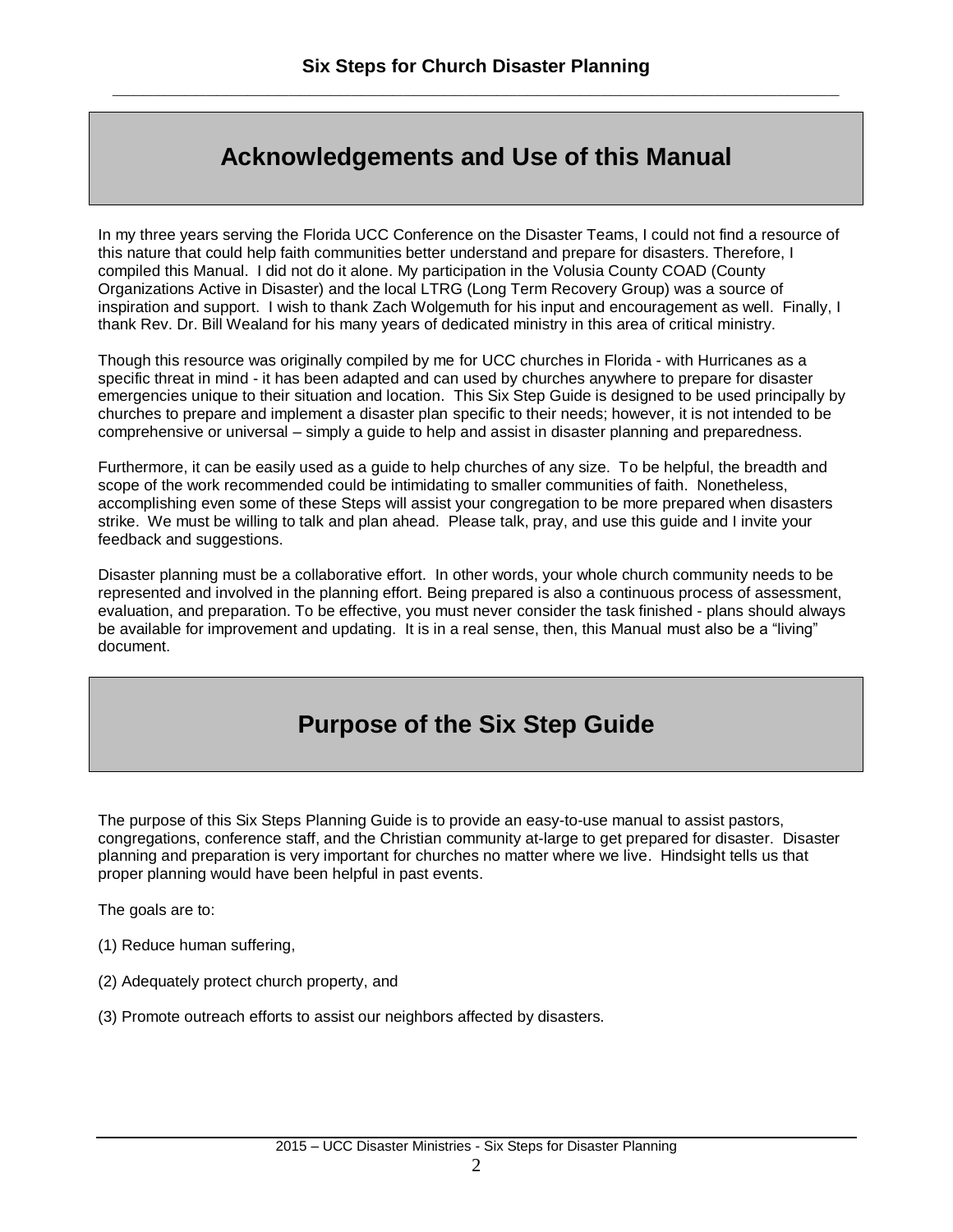This guide has been developed to allow churches to more effectively meet the spiritual, emotional and human needs of the church community should disaster strike. Being prepared can greatly lessen the traumatic effects experienced both during and after a disaster. Most importantly, proper planning can save lives.

The Six Steps Planning Guide does not seek to replace, duplicate, or eliminate the need for and the value of the efforts of the American Red Cross or any government or NGO/private agency active in emergency assistance. Churches must work collaboratively with these agencies when preparing for a disaster and in bringing assistance to survivors. Prudence dictates that it is our responsibility and duty to plan ahead. It is not a matter of *if* disaster strikes, but *when* it will strike.

# **Some Initial Questions to Answer:**

1. Do you have adequate insurance for all church facilities and do you know how to contact your insurance carrier?

- 2. Where will you worship if your facilities are damaged or destroyed?
- 3. How well prepared is your congregation (and its membership) for the next disaster?

These six steps will primarily address the third question. An insurance audit and a plan for the use of an alternative site are highly recommended.

*Christ calls us to vigilance and to care for those in need.* 

# *We cannot afford to be unprepared.*

# **The Six Steps**

- **1. Understanding**
- **2. Organizing Your Church**
- **3. Protecting the People**
- **4. Preserving the Property**
- **5. Preparing for An Event**
- 6. **Educating and Updating**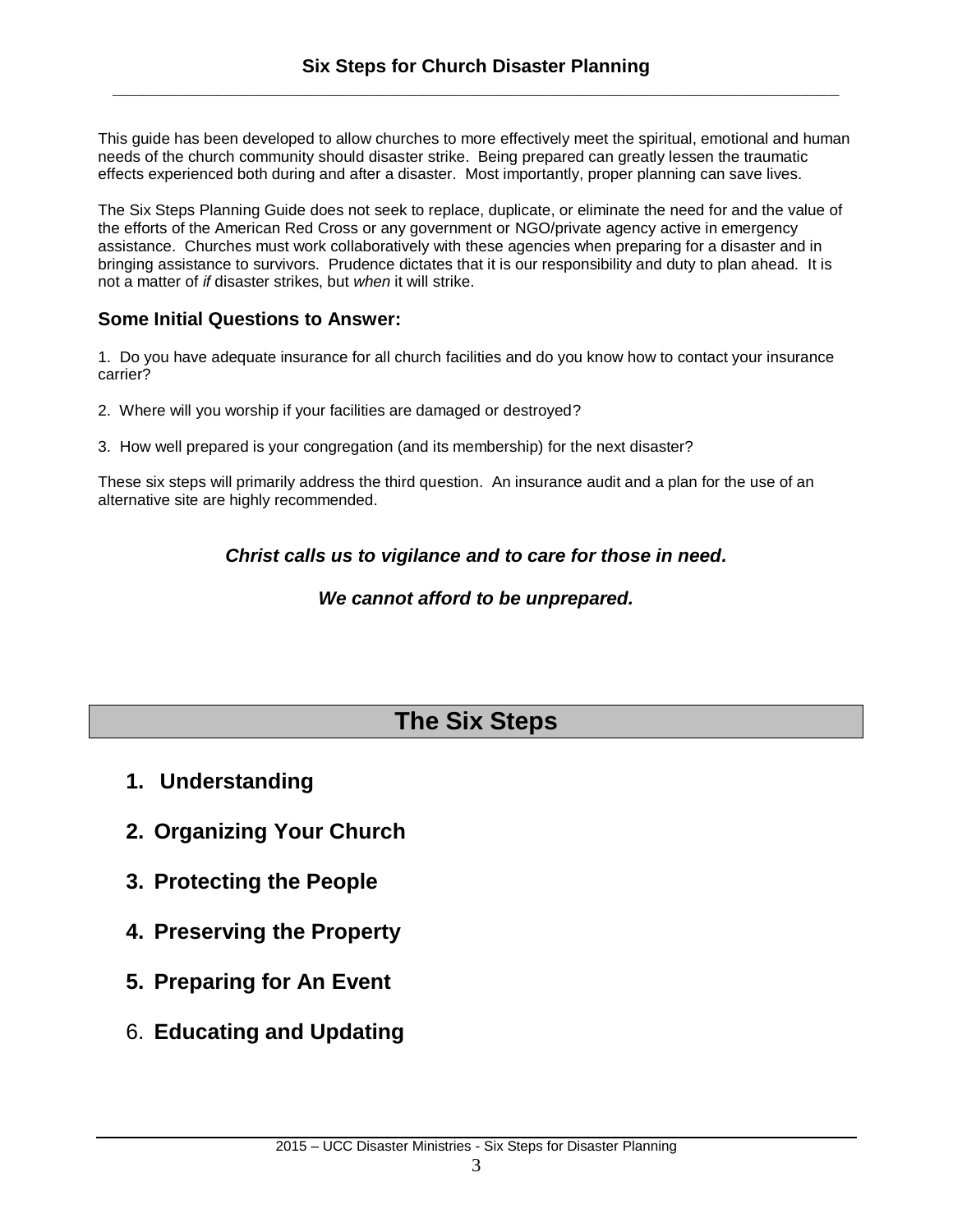# **Step One - Understanding**

# **Introduction**

### **Definition of Disaster:**

*A hurricane, storm surge, drought, pestilence, fire, explosion, building collapse, transportation accident, or other situation that causes human suffering or creates human needs that the survivors cannot alleviate without assistance.*

A disaster is characterized by its

- Direct effects on the physical environment.
- Financial impact.
- Type(s) of response necessary.

Levels of disaster include:

| Level of Disaster |                         | Examples include: |  |
|-------------------|-------------------------|-------------------|--|
|                   | <b>Family Emergency</b> | Home fire         |  |

- Local Disaster Tornadoes and Hurricanes
- State Disaster Floods and Fires

This *Six Steps for Disaster Planning* will focus primarily on preparedness and response on a local level with ramifications to broader scale disasters.

# **The Role of the Church in Disasters**

At times of disaster, the world-wide United Church of Christ community is there to help. The UCC Disaster Ministries is an invaluable tool to assist with communications and coordination.

Locally, cooperation and collaboration are critical to the development and implementation of any disaster response plan. The Church's ability to communicate quickly with key church and agency personnel, continue or resume regular religious services and activities, and begin relief activity as soon as possible is vitally important to the well being of the entire community.

As a congregation becomes committed to preparing, along with following this plan, I highly suggest members seek training from the local Red Cross and other agencies which provide specific and up-to-date methods of instruction to help equip you.

The role of the church, however, if it is to be the church is not to simply take care of itself. The goal is to help others as well. There will be information on how to get training to do just that in the section *"How You Can Help."*

A key component is that church staff and volunteers have a brief understanding of the role and protocols of local, state, and federal officials and first responders.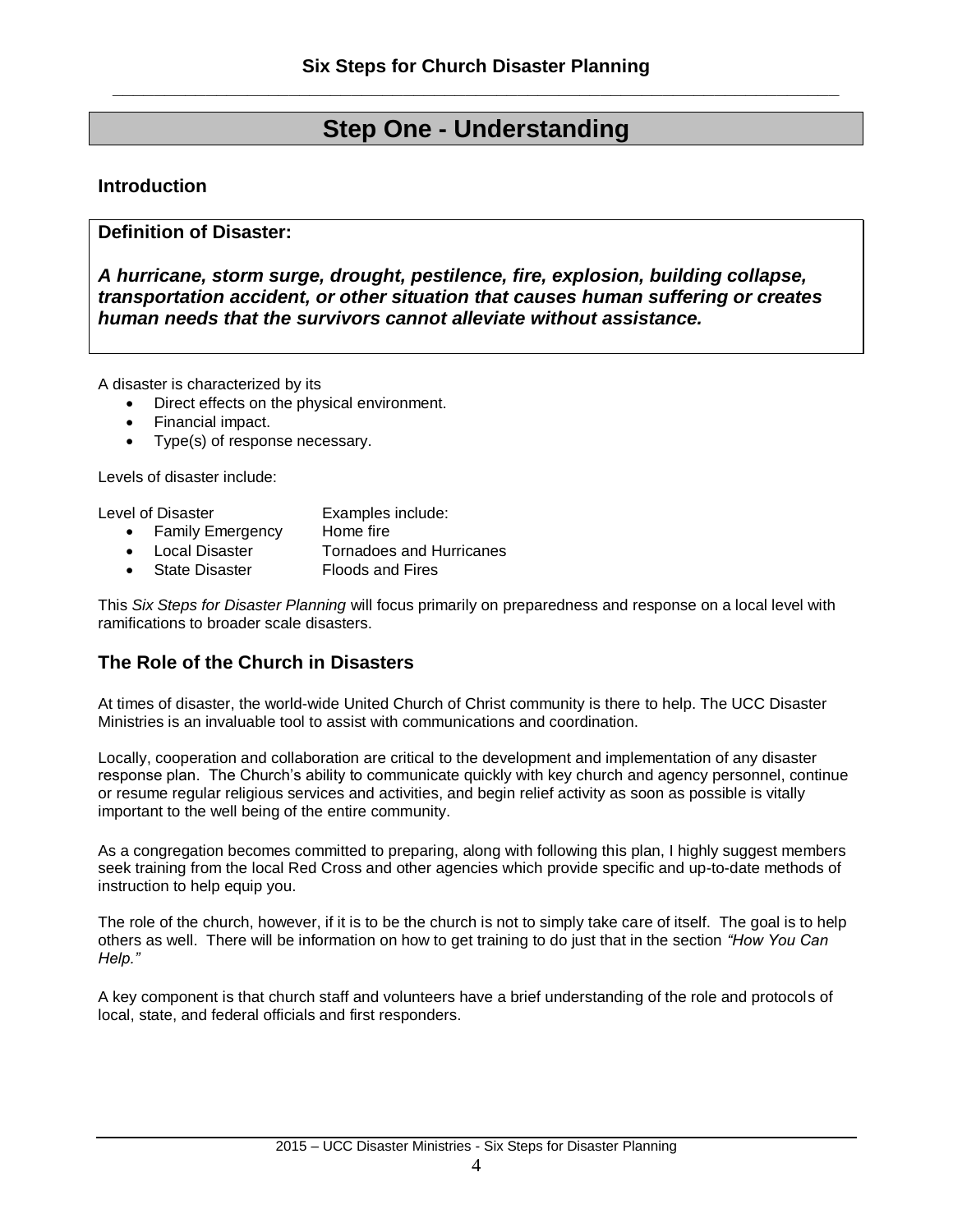## **Sequence of Actions in a Disaster: Who is Involved? Who is Responsible? Who is "Running the Show"?**

The church community needs to understand that in the event of a disaster, the primary responsibility for public safety rests with civil authorities. This includes public safety and welfare essentials such as electricity, police protection and emergency communication. These civil authorities, guided by the State, have in turn established a comprehensive emergency management system with many different public and private sector agency partners - all of which contribute their part in making the system work effectively and efficiently. Let's take a look at it on a state level:

# **State Emergency Management**

To be an effective disaster response player is to understand the emergency management system in your state. **Generally true in most states, at the time of disaster, the Governor issues a proclamation establishing a state of emergency.** Concomitant with this, the Director of the Division of Emergency Management becomes the state Emergency Operations officer and will take on the responsibility to lead and direct state efforts in disaster response for the declared emergency. Coordination of *state* assistance usually takes place at the State Emergency Operations Center. The state then normally has teams that work in disasters – perhaps known as the State Emergency Response Team, SERT for short. These teams and other groups operate under a Memorandum of Understanding (MOU) from the Governor that coordinates voluntary agency involvement in the disaster response system, particularly for *Emergency Support Function (ESF) 15 –* for *"Volunteers and Donations.*" All of these efforts at the state level are undertaken to support local disaster relief activities. That is where the real response to disasters happens and the level at which the effectiveness of disaster response is most critical.

Each county usually has an Emergency Coordinator and Team as well. These teams are in charge of local events. All *outside* agencies, state or federal, stand in a support and assistance relationship to this local lead Team or Organization such as a COAD. This creates an unambiguous clear-cut authority structure that is vital in disaster response and recovery situations.

Each church should acquaint itself with the local county emergency management offices. Also, most states have a Division of Emergency Management comprehensive website with a wealth of information on family disaster planning and other disaster preparedness information.

The Federal Emergency Management Agency (FEMA) comes into a community only when the President of the United States declares the geographic area a **"Federally Declared Disaster"** and when requested by state and local authorities. FEMA coordinates its efforts with local voluntary agencies active in disasters and provides financial assistance to individuals and families only. FEMA does not provide disaster relief assistance for damage to church facilities except through insured losses.

A very important concept and system to understand is the **"Sequence of Delivery"** that FEMA follows IF a Federal Disaster has been declared. Picture the following as a sequential flowchart of who helps when:

1. Voluntary Agencies and NGOs (Non-Governmental Organizations such as the Red Cross) provide Emergency Food, Shelter, Clothing, Medical Needs, etc.

2. Insurance such as Homeowners, National Flood Insurance Program, etc.

3. FEMA IHP (Individuals and Households Program) is available and applicants can receive more than one type of assistance:

- Temporary Housing Assistance – applicants can receive financial assistance to reimburse lodging expenses and/or rental assistance for up to 18 months or the program maximum, whichever occurs first.

- Applicants can receive direct assistance (FEMA mobile home or travel trailer) for up to 18 months. Repair Assistance – owners can receive up to the IHP cap for repairs

- Replace Assistance – owners with destroyed homes can receive up to the IHP cap towards the purchase of a new home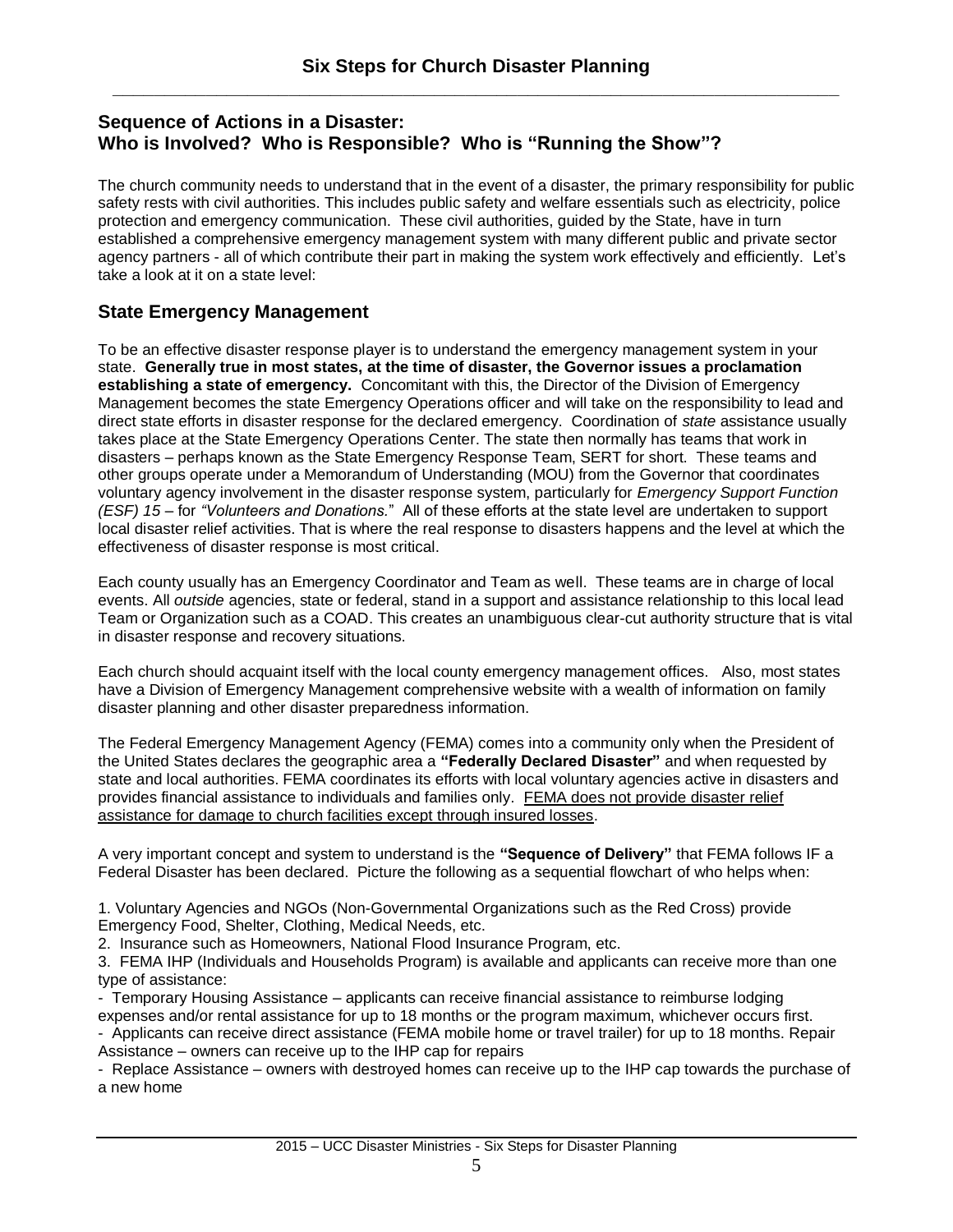- Permanent or Semi-Permanent Construction – owners with destroyed homes can receive direct assistance or financial assistance for the construction of permanent or semi-permanent homes in insular areas outside the continental U.S. and in other locations.

*Note: Eligibility is based on a FEMA inspection conducted on the damaged property. Max amount of Individuals and Households Assistance (IHP) is adjusted annually according to the CPI index.* 

4. There is also FEMA's ONA (Other Needs Assistance) that persons may qualify for to help with medical, dental, funeral, transportation, and other costs.

*The reader needs to consult more about the specific requirements and limits of all IHP assistance at: [www.fema.gov/recovery-directorate/assistance-individuals-and-households-fact-sheet](http://www.fema.gov/recovery-directorate/assistance-individuals-and-households-fact-sheet)*

Each declared disaster is known in emergency management language as an "incident" and the local person in-charge is the incident commander. All disaster response efforts, including the assistance from state and federal sources, take their orders in a jurisdiction (i.e., county) from the local incident commander. Once again, training is recommended and required for involvement with the structure such as the Incident Command Structure Level 100 & 700.

**Special Note:** Again, it is important to remember that there is a difference between early "response work" and later "recovery work". Your faith community needs to realize that the initial disaster and response may be very short-term, but the long-term recovery process could take months or even years. Please consider what your church can do in both phases understanding that the greatest needs may be in the recovery phase. It is therefore very important that you get familiar with your local LTRGs and see real needs, identify how you can help, and also make sure you are not duplicating services. All efforts must be in conjunction with the above mentioned authorities. For more information, see *"How You Can Help."*

# **Step Two - Organizing**

### **Setting up a Team - Appointing Leaders**

In order to do a church-level disaster planning effort, each church should have a Disaster Planning Committee or Team. Each pastor may approach this step differently depending on the size and makeup of his or her church. Some pastors may appoint only a disaster coordinator, relying on this coordinator to identify and appoint the other committee members, while other pastors may appoint several key persons to the Team, allowing the Team to choose a coordinator. The church may create an entirely new group composed of members having disaster response planning experience. Or, the church may choose to use an existing group such as a Building and Grounds Committee, Property Committee, Trustees, Social Ministry, or Community Outreach to do this work.

Some churches have historically participated in disaster relief activities such as cleaning out homes after floods, cooking food for disaster survivors, or collecting and distributing donated goods. Therefore, a good place to begin the process is to recognize which activities are already taking place at the church, assess their vitality and impact, and include them in the planning.

Although a large group may want to participate, larger groups tend to lose focus. Keep the beginning Team to approximately 6-10 persons. Later, once goals are established, including more members of the church to carry out specific tasks may be necessary. The roles of members, and the basic goals of the will need to be chosen. This should be documented and recorded and become part of the Disaster Planning Team records. For example, they may want to elect a chair, a vice chair, a donations manager, a volunteer coordinator, and/or a fundraising coordinator. While these roles may be assigned at a later date, at a minimum, the Team should decide on a Volunteer Coordinator at this time.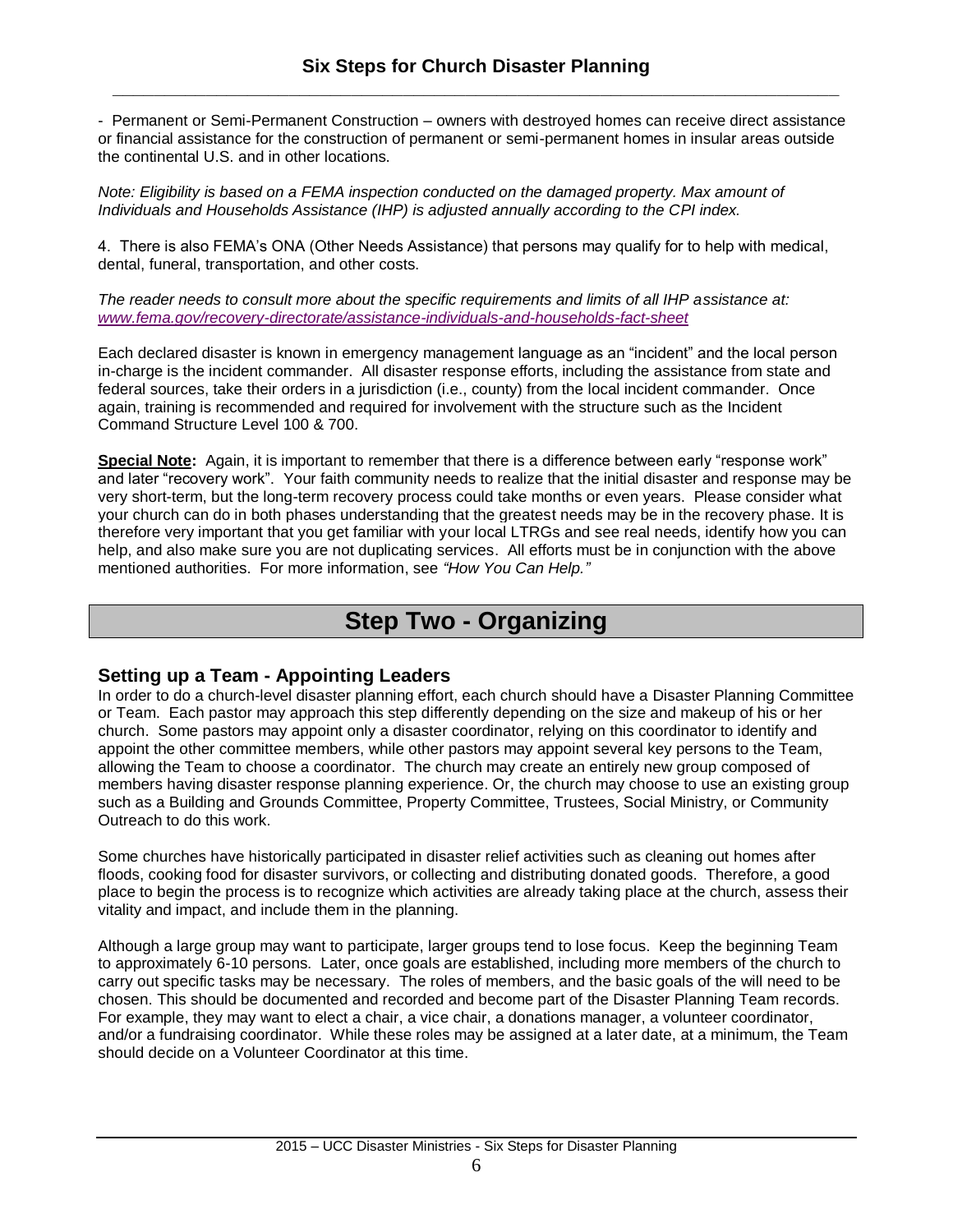## **The Importance of a Church Volunteer Coordinator**

The key position of Volunteer Coordinator should be appointed early in the process. Members' hidden talents and gifts are a goldmine of potential for aiding the community after a disaster. The church may have doctors, nurses, crisis counselors, childcare workers, skilled contractors, boat owners, etc. All of these areas of expertise can be utilized after a disaster. Likewise, most churches are filled with people that may not have specialized skills, but are more than willing to take on less specialized tasks. All volunteer help is essential; and, like the body of Christ, no part of the body is more important than any other - in a disaster, as in life, as Paul reminded us in 1<sup>St</sup> Corinthians 12, we all need each other.

The role of the Volunteer Coordinator is also crucial for collaboration with neighboring churches. A small disaster that may affect either one or two churches can be better addressed when two churches join forces to help the community recover.

The Volunteer Coordinator also can be responsible for setting up activities such as canvassing neighborhoods and the church community for vulnerable members or assembling care kits to give to families who have lost everything. Appointing a person and determining the scope of this position prior to a disaster is a critical step. Without a Volunteer Coordinator it will be nearly impossible to coordinate a church-wide effort to help those in need. Many UCC congregations have already participated in the Church World Service cleanup, health, and school kits drives.

### **Scope of the Church's Involvement**

Disasters tend to ignore geographical boundaries. That reality brings up several important questions that the Church Disaster Planning Team should discuss. That discussion should also be shared with your Conference officials:

- Will the church and volunteers respond to other areas outside of the geographical boundaries of their congregation or community?
- Is the church willing to partner with another church or even work in collaboration with the churches and groups in its ministry for mutual disaster support?

The Team should meet several times a year.

### **Disseminating and Documenting Information**

Regardless of the quality and comprehensiveness of the Team's work, the church community must be informed of the disaster planning effort. This means documenting the work of the Committee or Team and disseminating that information to the entire congregation. Churches with active disaster preparedness and response planning have often lamented that with each disaster they are "reinventing the wheel" because of a lack of documenting what was done during past disasters, making it difficult to learn from past mistakes and successes.

What's most important is that you keep records of the disaster planning process and its work. Keep good records of the Team's activities. It is especially critical to keep a concise record of activities during and after a disaster so that future disaster relief efforts don't need to be organized from scratch. Appointing a secretary or a record keeper will facilitate this important step.

# **Step Three - Protecting the People**

While having disasters supplies is important, your most important church assets are your people. This step will help guide you in putting into place plans and safeguards for making sure they're protected.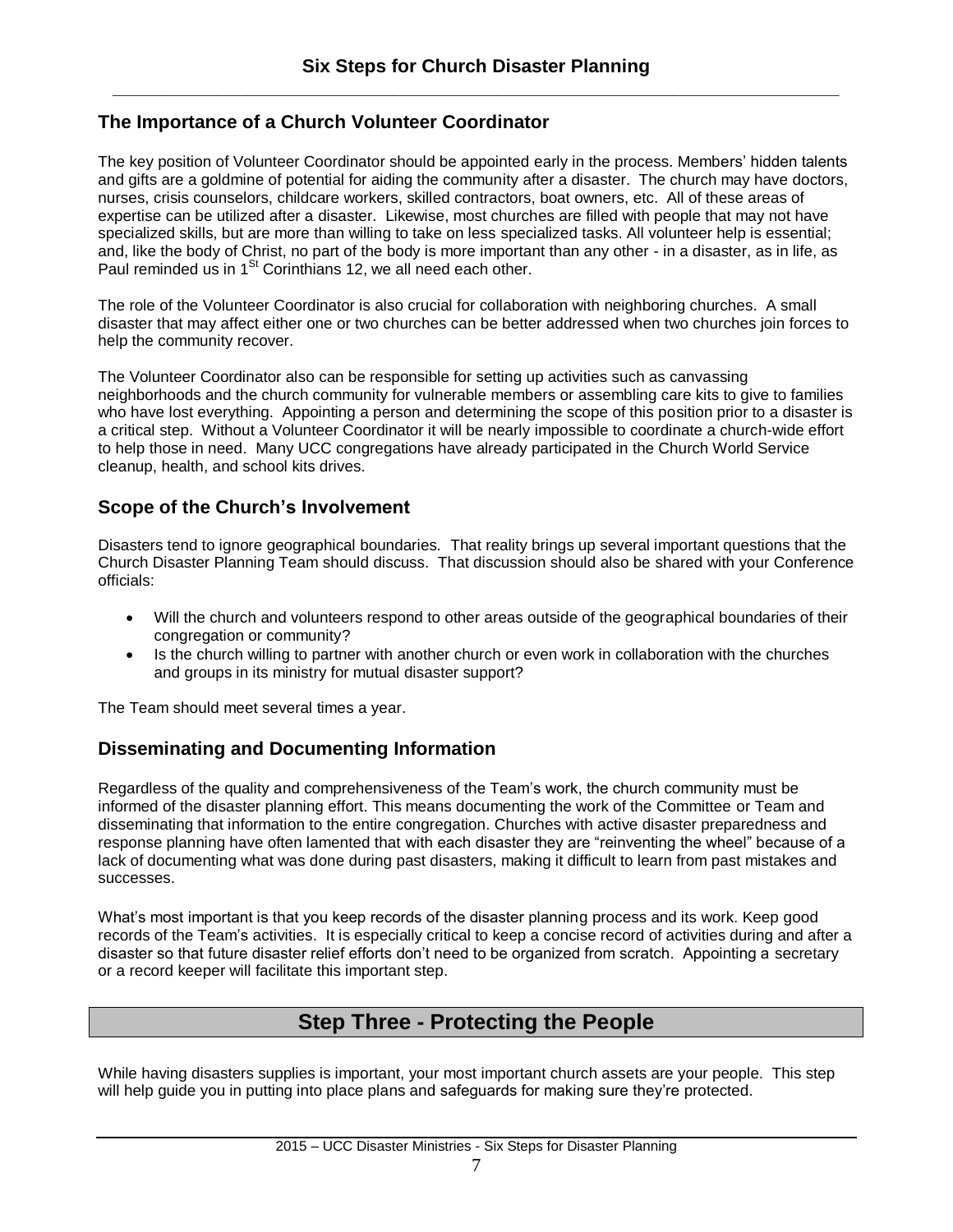### **Church Staff - Establish pre-disaster communications system and plan***.*

Whether your congregation is small or large, your staff (both clergy and laity) is central to a successful disaster planning effort. They are an integral part of understanding and implementing your Plan.

# **Church Contact List**

Most importantly, create a Contact List, Phone Directory, or Phone Chain. This should contain the current contact numbers and email addresses for everyone on the staff and membership as well. The contacts should include office, home and cell phone numbers. The Emergency Contact List needs to be made available to all the appropriate personnel that will be involved in an emergency response. This list should be updated just before hurricane season and updated or checked periodically during the season to make sure that all phone numbers are still current. These lists will be a critical means for post-disaster church communications.

Some churches now participate in a One-Call service wherein they can leave a message to be disbursed to members within a few minutes. Social media (Facebook and Tweeter for example) are also growing and reliable resources for communication when a disaster strikes. As a matter of fact, Facebook has created a brochure for how to use their medium to help in times of disaster. Once on Facebook and logged in, simply search for "Disaster Response on Facebook" and you will find helpful posts, resources, files, and documents to download or print on the subject.

# **Church Volunteer Base**

Volunteers are a key component during disaster preparedness and relief activities. Volunteer response to disasters within the past decade especially by faith-based groups has enormous and vitally important. And volunteers remain an important and critical element in the long term recovery. Many churches sent volunteer groups to assist locals in the clean-up and rebuilding. The importance of having a good volunteer base in the local congregation is no less important. Volunteers can assist in clean up after a disaster, check on elderly members and friends who may need assistance, or manage an emergency center at the congregational-level. A good way to get a start on this is to create a Volunteer Talent Bank. The Volunteer Coordinator or the Disaster Planning Committee can use the Volunteer Talent Bank to determine which members may offer assistance before, during, and after times of disaster.

While surveying, you should remind members that completing the survey form does not commit them to respond to every disaster. The Volunteer Talent Bank should be updated at least once a year. Other questions you may want to ask include:

- *How often will the church update this information?*
- *What sub-categories of talents should you use?*
- *Should the church create and maintain a database to store the volunteer information?*

As America has changed, so have our churches. Recognizing this, make sure that you have provided for bilingual capabilities if needed; or, you may even choose to form specific bi-lingual volunteer teams. Your Bank could well be greater than just those who are members and should again be available to help those in other churches and in your community. See more specific suggestions in *How Your Church Can Help*.

Identify the types of volunteer teams your church will support. Some of the types of teams that have proven to be useful and have been used in other places include:

Some general questions to ask:

- How will the church mobilize the pool of volunteers?
- Who is designated as the Volunteer coordinator?
- Is your church coordinating with your UCC Conference and local agencies with its plans?
- How will you recruit and screen volunteers following the disaster?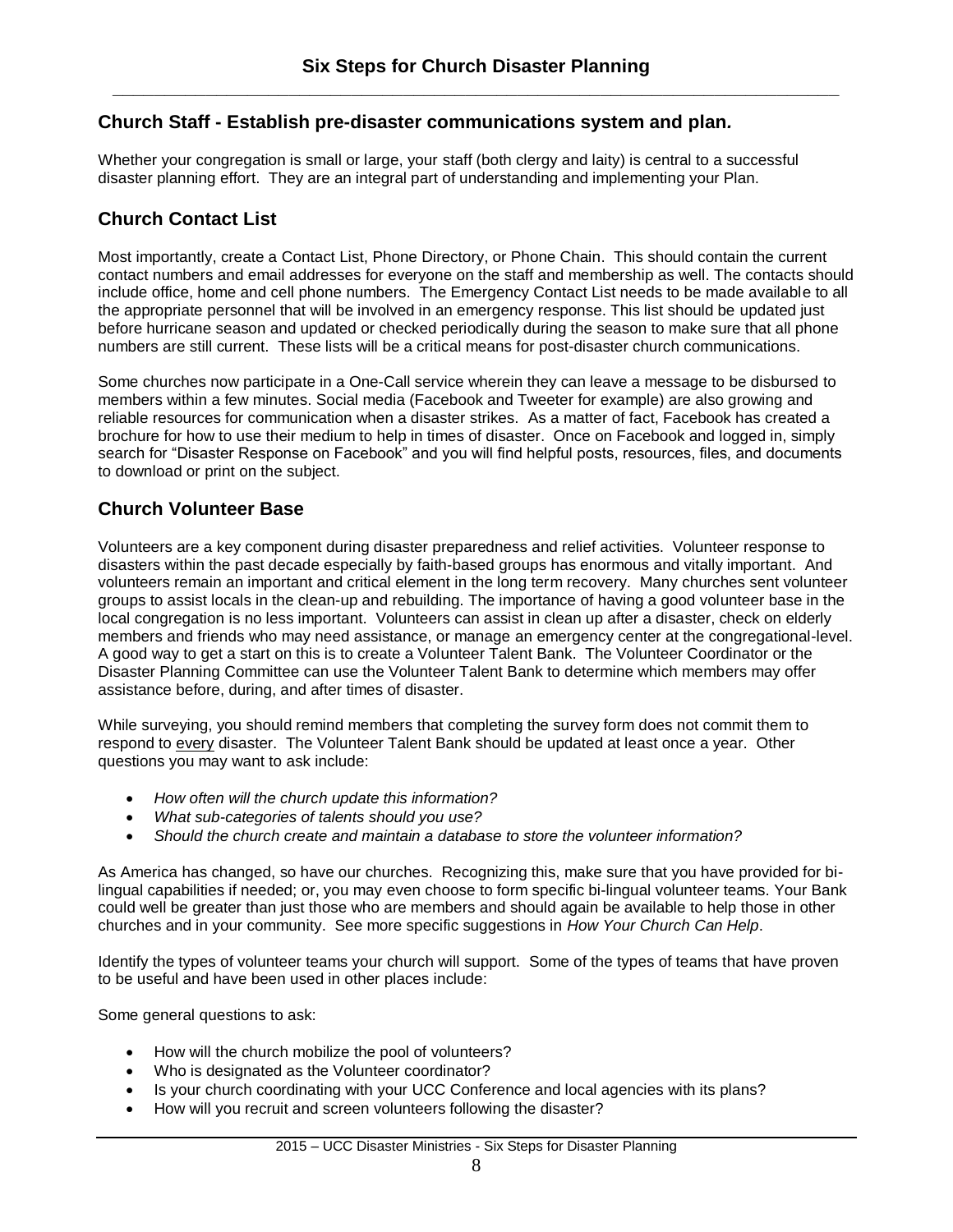# **Vulnerable Members Inventory**

The next and last step in profiling and protecting members is to identify those who are most vulnerable. The fact of the matter is that some members have no one except the Church to turn to in times of disaster. For example, there may be an elderly widow with no close relatives nearby and whose public life revolves around church activities. Before a disaster strikes, the church needs to determine who these vulnerable people are so they can establish outreach programs targeted towards helping them. These vulnerable members include shut-ins, the elderly who are unable to drive or otherwise have limited mobility, and members with special needs, such as those that need specialized medical equipment (e.g., oxygen tanks), etc. These members should be identified before disaster strikes. These people are particularly vulnerable during times of disaster when electrical service can fail for an extended period of time.

The church also may be able to identify neighborhoods that are high risk by utilizing information obtained from social service programs in the community. Are there neighborhoods that routinely flood? What about persons who do not speak English? Make sure these people are identified.

Once the inventory is complete, the Disaster Team, in consultation with the pastor(s), needs to decide what steps and actions the church should undertake in the event that a hurricane is approaching.

Likewise, many counties maintain a list or registry of special needs citizens and households along with evacuation plans to special needs shelters. You should contact the local emergency management offices or the local Red Cross and find out what your community provides. You should find out about eligibility requirements (usually based on disability) and citizen registration. You should be sure that local members are aware of what is available in the community. However, research has shown that many elderly - for a variety of reasons - do not make use community-based support. They tend to be more comfortable with people and with settings with which they are more familiar. This could make a faith-based vulnerable person outreach effort even more valuable and important.

# **Step Four - Preserving the Property**

Now that you've put together a profile of your church people, the next step is to inventory the property of the church. As with people, before you can plan effectively, you need to know what you have that needs to be preserved. This step will take you through the process of profiling and preserving your church's property and records. Comprehensively listing these items should include each of the following elements:

- Analyze the Facilities layout and configurations.
- Compile inventory and assessment of property, buildings, and physical contents;
- Document church activities.
- Conduct a hazards analysis of the church and community setting

The following will take you through each of these four elements to profile your church.

### **Analyze the Church Facilities**

Begin by locating blueprints or drawings of the facilities. These drawings will show the boundaries of the property and the layout of all the buildings including internal rooms and corridors. If you have difficulty locating these documents, you can create a crude layout for planning purposes. Mark and number all rooms and building exits. Using the blueprint or layout, then move from room to room, taking an inventory of all equipment, furniture, and data, and noting emergency-related items (i.e. exits, smoke detectors, windows, etc.).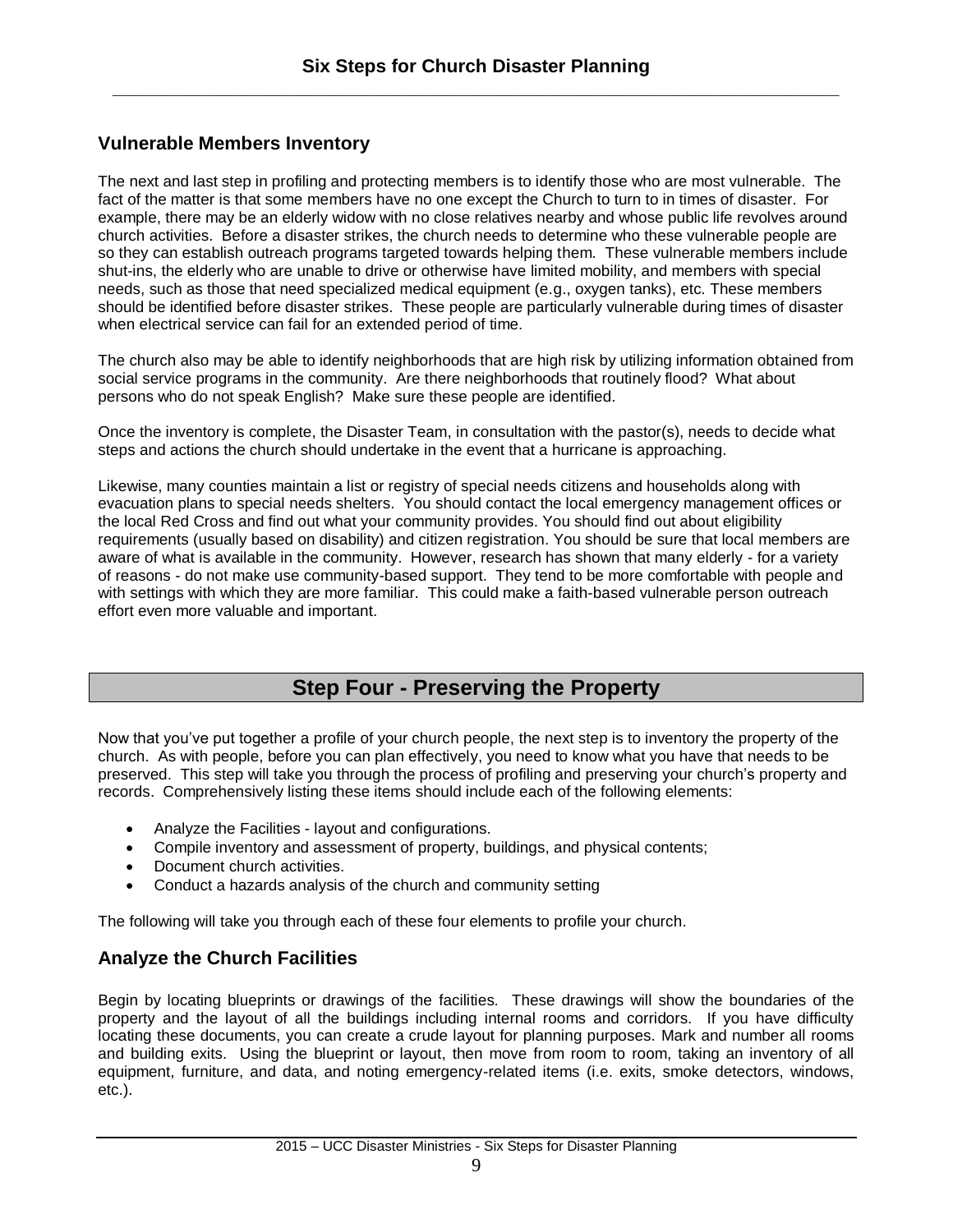Some questions and considerations to guide your analysis of church facilities include:

- Examine the exits and exit routes. Are all the exits marked on the drawings? If not, mark them.
- Are the room locations exactly as marked?
- Have there been any modifications to the facility that are not reflected on the plans?
- Has landscaping changes any of the exits to the buildings?
- Are there any new playing fields that do not appear on the drawings?
- Note the doors on the drawings. Are any of the doors kept locked during the day?
- Is the sprinkler system connected to the main water supply?
- How will shutting down the water system impact the sprinklers?
- Is the fire alarm system local only? Is it connected to the fire department or alarm company?
- Is there an independent power source for the alarm system?
- Is there an independent power source? Do you have a back-up generator(s) system?
- How will shutting down the central power impact communications? Determine and plan for alternatives forms of communicating.

# **Compile Inventory of all Church property, buildings and contents**

### **Property and Equipment**

While examining the facility, you also need to document all physical contents. This inventory will prove to be invaluable in the event that your church experiences any loss or damage. The documentation should be written, videotaped, or photographed. The inventory should be created in at least at least two different media (e.g., written and video). Move room by room and list all appliances, equipment, and furniture. List all equipment including computers, printers, telephones, fax machines, answering machines, lawn equipment, kitchen equipment, activity equipment, as well as blankets, batteries, flashlights, or other disaster-related materials. Include all furniture from the offices, classrooms, storage, fellowship rooms, and sanctuary. In other words, you need a comprehensive inventory of what you have.

### **Records and Church Archival Materials**

One the most important possessions at your local church are the legal documents and membership records in addition to other valuable archival material documenting church history and events. These records are irreplaceable. What is most important is that you identify the location of these records and include them in your inventory. Special procedures should be taken to protect these records and documents at the time of a disaster.

### **Special Considerations for Computer Systems and Software**

Most church business is typically conducted on computers. Because of the integral importance of computers, the information they store and the tasks they perform, you need to protect these resources in the event of a disaster. This section explains the major steps that should be taken to prepare for disruptions and speed up the recovery process.

### **Inventory Hardware**

Create a document that lists every piece of computer hardware your organization owns and would need to replace if damaged or destroyed. Include the make, and model as well as the serial number. Also document all printers and other peripherals (scanner, zip drives, USB drives, etc.). Another form of documentation would be to keep a book containing all the purchase receipts with details of the hardware. Also document all other technology equipment, i.e., phones, faxes, cell phones, etc.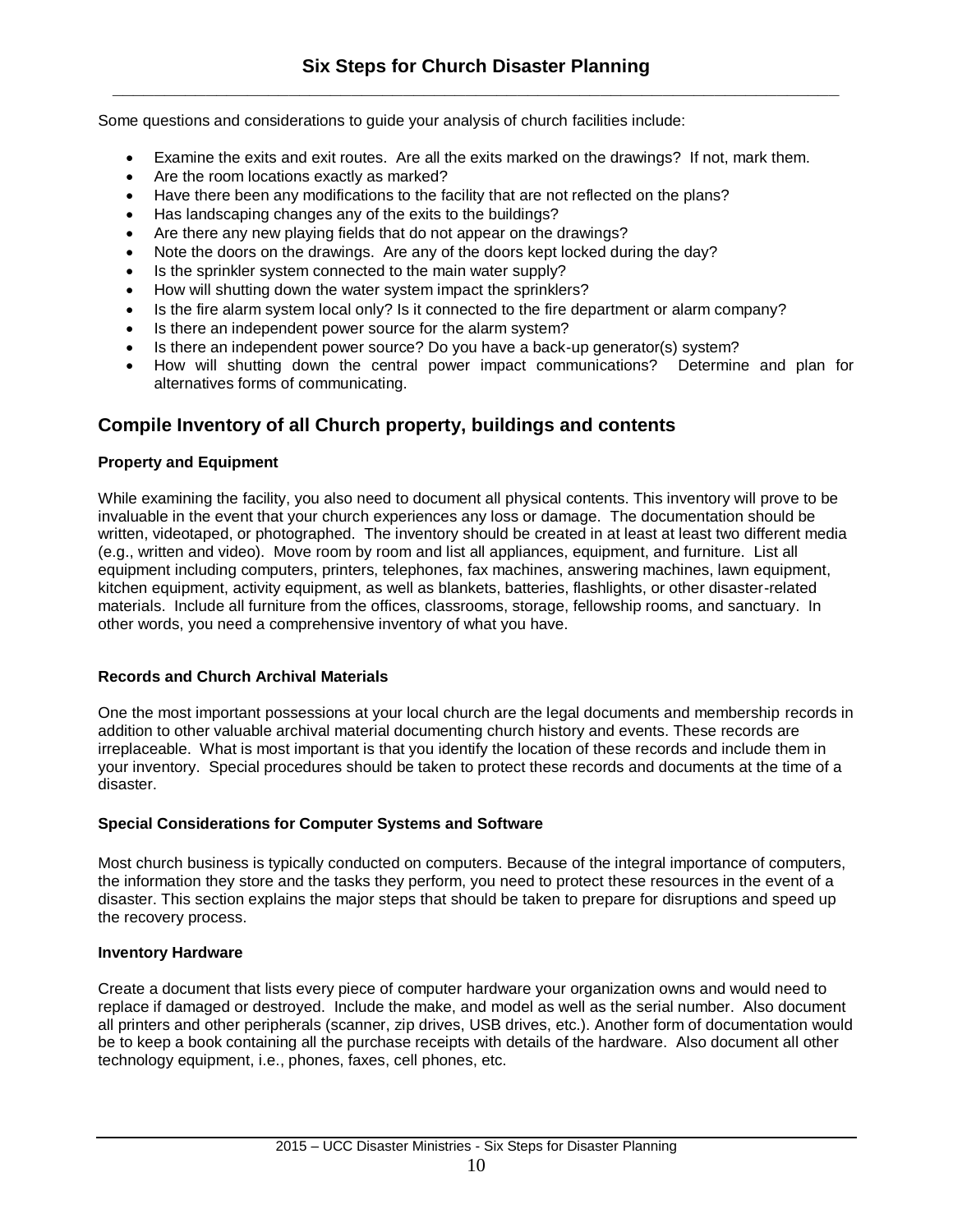#### **Other important computer-related items to cover:**

- Maintain a list of vendors and contact information. For example, "Do you use a company for web hosting? What company provides email service?"
- Document all passwords needed to access files and store offsite.
- Phones: know how to program phones to forward to another number, change voice mail messages, retrieve voice mail, and any other necessary features.
- Be able to update your website from outside your office.
- Ensure that all employees should know how to access their email from alternative sites.

#### **Protecting Computer Data**

Whether your office has one computer or hundreds, once data is lost, it's almost always lost forever. There will never be a full recovery without data.

#### **Analyze your data backup routine**.

Create backups, verify the data, and take it off-site. This can be as simple as having someone regularly taking the backup home.

#### **Do a backup, test for validity, and restore.**

If you're going to bother doing backups, you need to test to ensure that you can actually restore the data. Decide how frequently you will test the backup-up system. Some recommend testing restoration every six months, by bringing the entire system down and then restoring it to see that everything is working properly. Be sure that your backups include all important and pertinent files.

#### **Determine what kind of archival system(s) of the backup media you will maintain**.

For example, one disk used repeatedly will not provide an archive. You may need to establish a rotation system to get to, at a minimum, one-month old data. Always keep a copy off-site as a theft of the only existing backup tape won't help with data restoration.

#### **Other Data Options**

Make your databases web-based. For example, use an ASP (application service provider) or house your database online, so that nothing is stored in-house.

#### **Other Options to Consider**

- Store essential data on portable computers. However, this raises other security concerns such as theft, damage, or lost computers. It also raises issues of security of documents and data that you don't want others to access. The laptops will still require some form of backup.
- Purchase an external, easily portable way to backup data and take offsite, for example use cloud storage, an iPod or a USB external hard drive.
- Investigate an off-site location for storage of hard copies and physical records.

#### **Address power and server issues**

A UPS (uninterrupted power supply, also known as a battery backup system) will supply a limited amount of power in the event of an electrical outage. Ideally, server power switches and routers have power backups so that in the event of power loss, you are able to shut down your network without causing damage to the server and other equipment.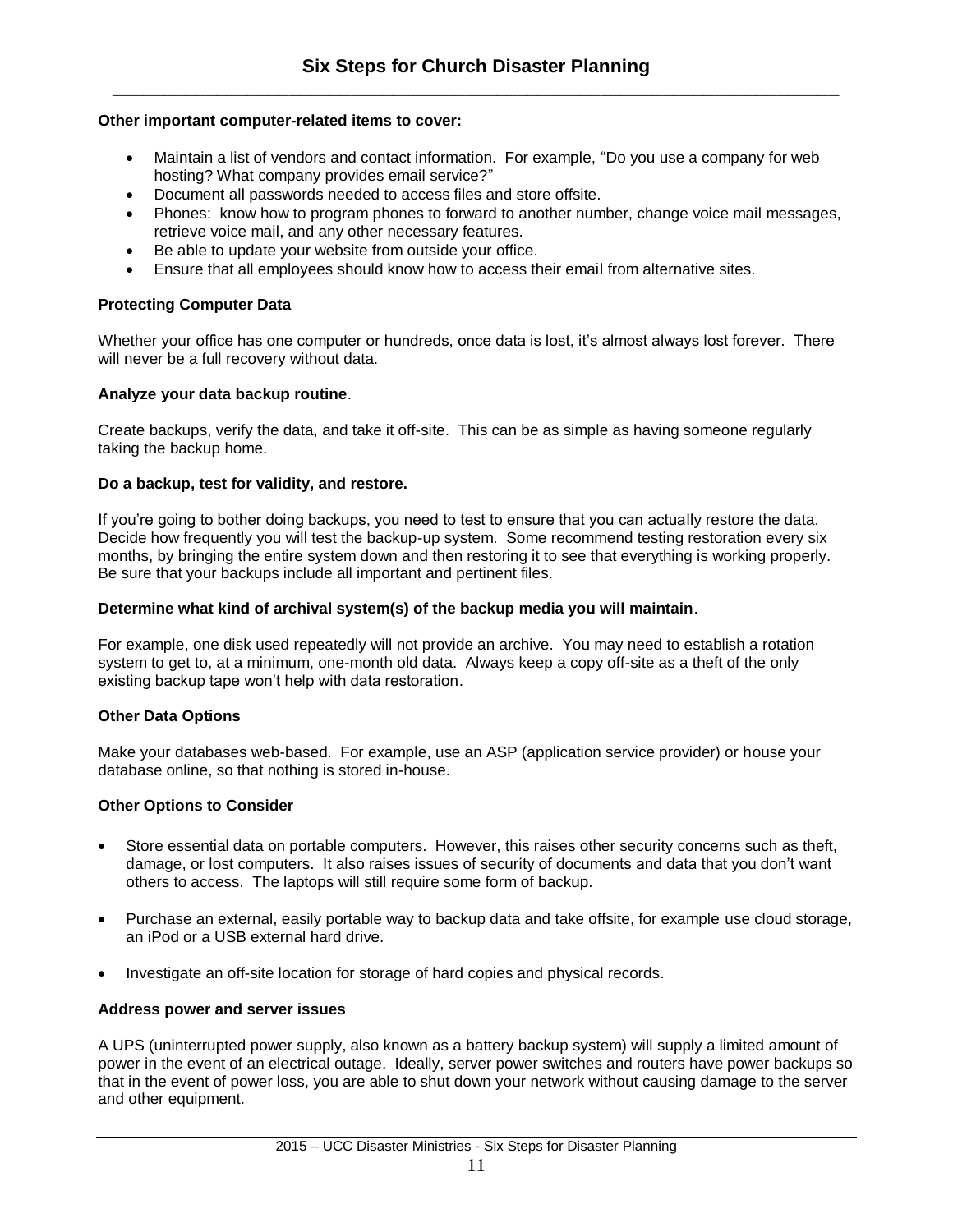Set up a free email account (Hotmail, Yahoo, Gmail, etc.) for emergency use. This sets up an account on a remote server that will remain in operation and be accessible regardless of what is happening locally. Document this and share this email address with key personnel.

# **Document Church Activity**

Protecting people and property are important. Of almost equal importance is a full understanding of the activities that take place at your church. In order to do this, create a master schedule of activities keyed to specific rooms, buildings, or areas in order to have a better understanding all the activities occurring at the facilities. After creating this master schedule of activities, check it regularly (e.g., monthly, semi-annually, annually), updating as needed. You should also be aware of any special information about the group(s) that use the facility for each activity. For example, you should know the age groups of persons involved in activities, as well as noting where the activities are located. Safely evacuating a group of young children will require much more supervision and planning than moving a similarly sized group of adults.

After creating a master schedule, answer the following questions:

- How does the church know that the buildings are empty at the close of all activities?
- Is there a checklist procedure that is followed every night?
- What about social service activities? Are they concentrated in a single location?
- Is there a food pantry, thrift store or social services office at the church?

Do not forget to list these places on a list of activities.

It is also important to focus on the capacity of buildings. Your inventory of church facilities should also document the capacity of all buildings or rooms used to gather large numbers of people. Include, but do not limit it to, gymnasium, fellowship hall, sanctuary, etc.

### **Conduct a hazards analysis of the Church and Community**

Once you have examined the facility, become familiar with its routine schedule, accounted for communication, updated your phone tree, and identified vulnerable members, it is time to identify and assess church vulnerability to disaster - particularly hurricanes and severe storms and how these could affect the church facility.

The very first resource available to you at no cost is to invite your local fire department in to check facilities for potential hazards or shortfalls due to construction, layout, and usage. Also, the Team needs to consider the factor of facility location. Locate a map and use this map as a tool in determining risks that certain disasters may pose in your community.

Look back over the past 10 years and make a list of all disasters or emergency situations that have impacted the community. Floods caused by storms, or even prolonged rain pose the greatest natural disaster threat to the community. Determine if the church (or certain members) is in the floodplain or is vulnerable to storm surge.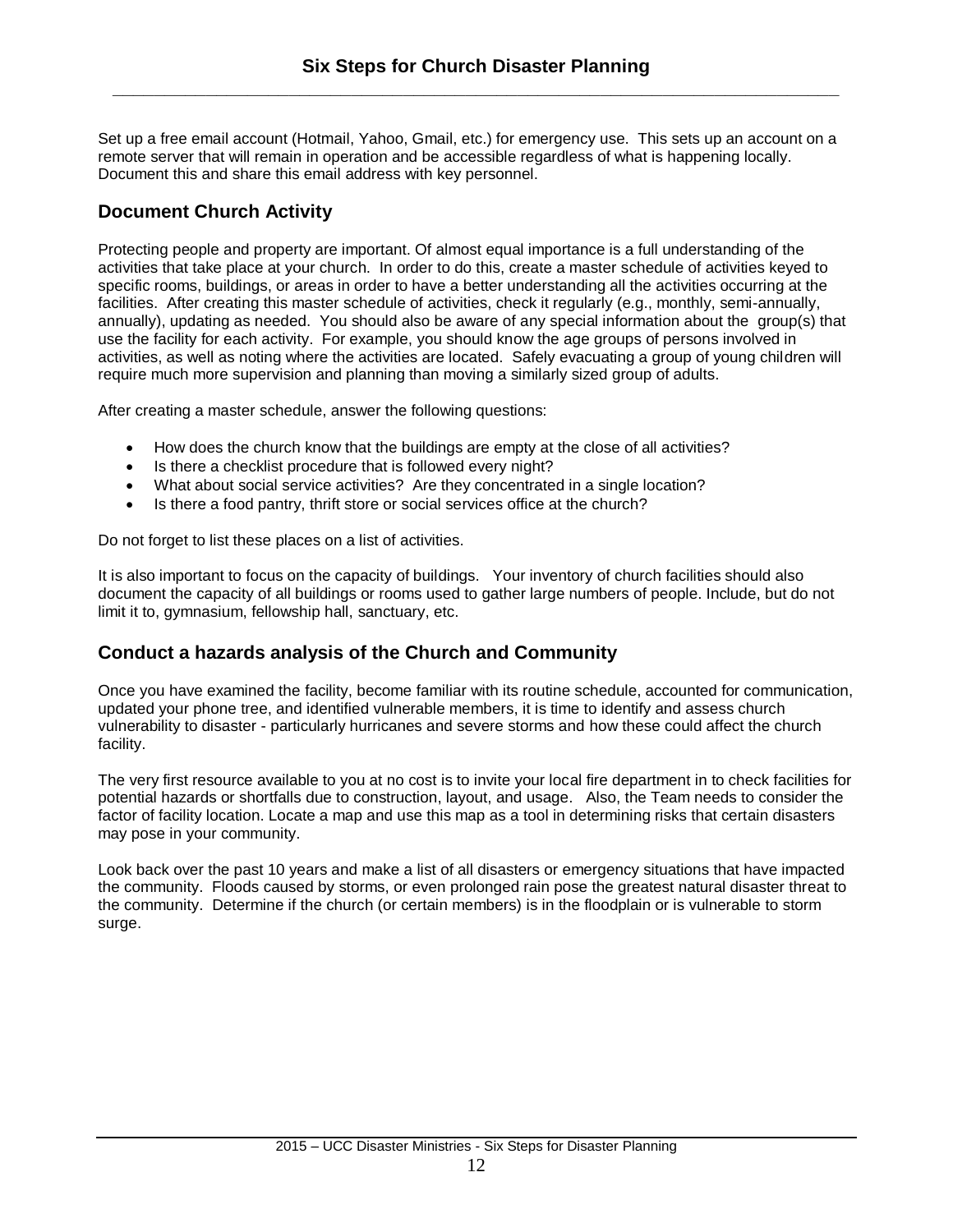# **Step Five – Preparing for an Event**

### **Getting the Church Ready**

A final checklist that can help the Team prepare the congregation is to use an objective resource such as that available from the Red Cross. Please check out the Ready Rating Guide to be found at: <http://www.readyrating.org/>

I have recently discovered another great resource for churches from Georgia Emergency Management entitled, *Praise and Preparedness*, found at: [www.praise.ga.gov.](http://www.praise.ga.gov/)

It is important to help prepare both your congregation's facilities and your members for their own dwellings. Communication and information are the keys to getting ready. Not only should you have been sharing the purpose and goals of this process and the results with your members, but you should also be helping them get ready in their own homes. There are numerous resources guides through FEMA, etc. that have items to compose survival kits, etc. for every household to possess.

### **Getting the Members Households Ready**

One of the best resource databases for members is to go to the FEMA website and check out the lists and suggestions there. As a reminder, they can be found at: [www.fema.gov/plan-prepare-mitigate](http://www.fema.gov/plan-prepare-mitigate)

Mass evacuations in an event may not be possible or necessary. We need to help members **"Shelter in Place."** Some general guidelines are:

Get a Kit – When preparing for a possible emergency situation, it's best to think first about the basics of survival: fresh water, food, clean air and warmth, medicines, etc.

Make a Plan – Make sure you have a family emergency plan. Your family may not be together when disaster strikes, so it is important to plan in advance: how you will contact one another; how you will get back together; and what you will do in different situations. It is best to have a non-local contact person to facilitate this effectively.

Be Informed – Being informed about the different types of emergencies that could happen where you live, and appropriate ways to respond to them will impact the decisions you make and the actions you take.

Get Involved – After preparing yourself and your family for possible emergencies by getting a kit, making a plan and being informed, take the next step and get involved in preparing your community. You can contact any of the below agencies to find out how to help yourselves and your community prepare for disaster.

Again, another valuable resource database is to be found at: [www.cwsglobal.org/get-involved/kits/](http://www.cwsglobal.org/get-involved/kits/)

# **Where Your Church Can Go for Help**

### **UCC Disaster Ministries**

The Disaster Ministries office is a great national and international resource. You can call their offices in Cleveland, Ohio or access their website at [www.ucc.org/disaster.](http://www.ucc.org/disaster)

### **City/County Office of Emergency Management**

The Office of Emergency Management (OEM) provides the means by which the locality can prepare for, respond to and recover from disaster situations. This mission is accomplished by establishing systems, policies and procedures to ensure interagency coordination and communication.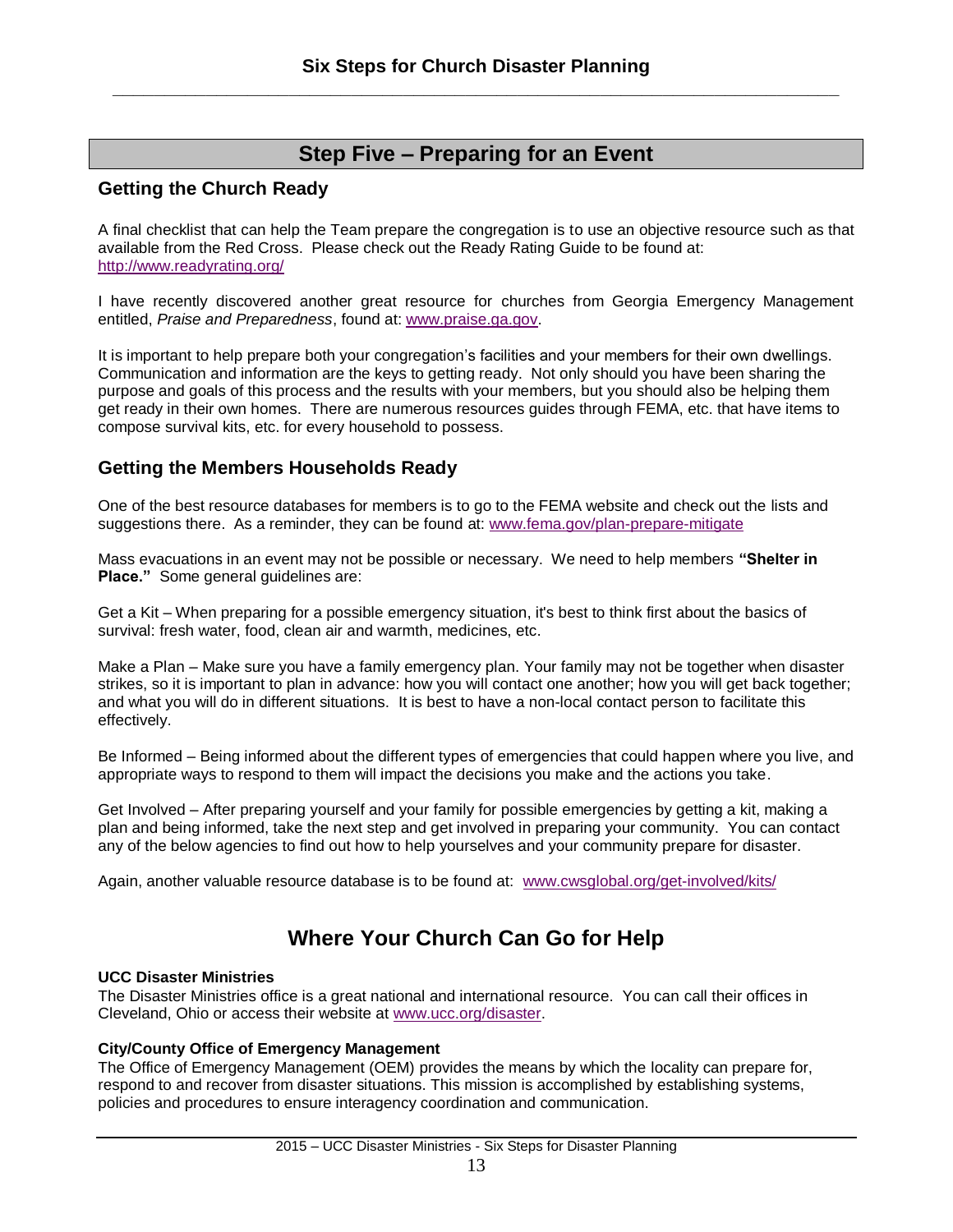#### **American Red Cross**

Red Cross disaster relief focuses on meeting people's immediate emergency disaster-caused needs. When a disaster threatens or strikes, the Red Cross provides shelter, food, and health and mental health services to address basic human needs. In addition to these services, the core of Red Cross disaster relief is the assistance given to individuals and families affected by disaster to enable them to resume their normal daily activities independently.

#### **FEMA**

Their mission is described as:

to support our citizens and first responders to ensure that as a nation we work together to build, sustain and *improve our capability to prepare for, protect against, respond to, recover from and mitigate all hazards.*

You can learn a great deal more about FEMA at: <https://www.fema.gov/about-agency>

#### **Long Term Recovery Groups (LTRGs)**

Disaster recovery for many disaster survivors goes on long after media coverage has stopped and in most cases long after local emergency management has returned to normal operations. The success of long-term community recovery depends a great deal on how well the local community comes together to address its problems. Long Term Recovery Groups (LTRGs) are available to help with both short and long-term recovery and to coordinate their efforts with those being provided through local agencies, federal and state assistance programs so as not to duplicate benefits and to leverage every dollar to maximum effect. There is an excellent resource to be found through the National VOAD's POC (Points of Consensus) documents on starting and running a LTRG to be found at:

[http://www.nvoad.org/wp-content/uploads/2014/05/long\\_term\\_recovery\\_guide\\_-\\_final\\_2012.pdf](http://www.nvoad.org/wp-content/uploads/2014/05/long_term_recovery_guide_-_final_2012.pdf)

Please check for your local LTRG through the state organizations listed in the Addendum.

**One Great Hour of Sharing** is an offering supported by many denominations. They have a resource guide on Facebook at: [www.facebook.com/onegreathourofsharingucc](http://www.facebook.com/onegreathourofsharingucc)

# **How You Can Help**

Spirituality is an essential part of humanity. Disaster significantly disrupts people's spiritual lives. Nurturing people's spiritual needs contributes to holistic healing. Every person can benefit from spiritual care in time of disaster. I highly recommend the National VOAD's POC (Points of Consensus) document and guidelines on this ministry to be found at:

[http://www.nvoad.org/wp-content/uploads/dlm\\_uploads/2014/04/POC\\_DisasterSpiritualCare.pdf](http://www.nvoad.org/wp-content/uploads/dlm_uploads/2014/04/POC_DisasterSpiritualCare.pdf)

Faith community leaders have an important role in planning and mitigation efforts. By preparing their congregations and themselves for disaster they contribute toward building resilient communities. Training for the role of disaster spiritual care provider is essential before disaster strikes. As has been previously stated, a church by its very nature is both communal and missional. How will you help others in need in times of disaster?

#### **General purpose teams Professional teams**

- Evacuation assistants **COUNSERVING COUNSE**
- Shelter assistants **Construction**
- Cooks and food distributors **Cooks** and food distributors **Medical**
- Child care **Child care Child care Child care Child care Child care Child care Child care**
- Emergency housing **Caseworkers**
- Clean-up crews

- 
- 
- 
- 
-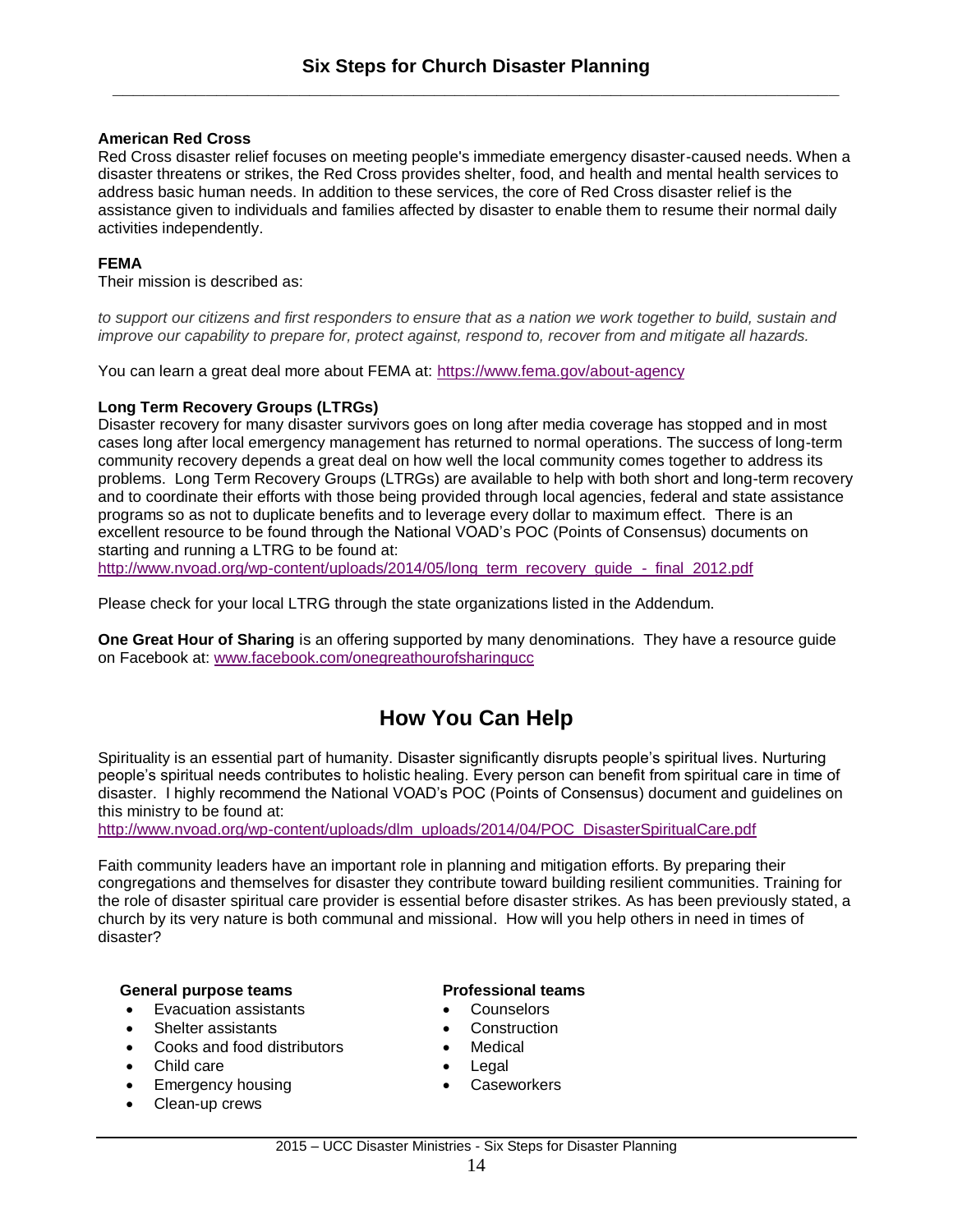**Special Note:** It is important to realize that one church cannot do everything well or try to be involved with all areas of intervention and assistance. Therefore, it is important that churches choose 1 or 2 areas they feel especially passionate about and gifted for and commit to excellence in those areas. Your gifts and calling will be made comprehensive in concert with other faith communities and their area of focus and assistance.

Individually, members can seek training on a local, state, and national level for preparedness and certification. FEMA has a series of web-based courses available on-line for free that deal with a wide variety of emergency management topics, including basic courses on emergency management and disaster preparedness. Interested members of a church should be encouraged to access these courses to be found at: <http://www.fema.gov/plan-prepare-mitigate>

Check with the other appropriate web sites such as those listed in the Addendums and contact local agencies for opportunities to learn and be better prepared. Again, a list of guiding documents on housing, volunteers, etc. can be found through the National VOAD website at: <http://www.nvoad.org/resource-center/>

Collectively, individual faith communities, based on their assets (identity, mission statement, facilities, member's gifts/resources, etc.) may choose to decide to serve as a place for shelter, emergency food, respite care for children, the elderly, pet refuge, etc.). Please share your commitment(s) with your UCC Conference Office and area organizations such as the Red Cross. Also, get involved with local VOADs (Voluntary Organizations Active in Disaster), COADs (County Organizations Active in Disaster) and LTRGs (Long Term Recovery Groups).

# **Step Six – Educating and Updating**

The task of being ready is a constant one. I have often said, "Isn't it ironic how the inevitable is unmentionable until it is unavoidable?" Talk about your plans and look for ways to get better. Bring people into the conversation. New resources and challenges will emerge. Plans and inventories will need to be periodically reviewed and updated. Having simple exercises can help as well. Finally, it is my hope that the review and use of this Manual in and of itself will be a vital part of the education process.

# **A Checklist**

**Have you conducted an Insurance Audit?**

**Do you have a plan in place for an alternative place for worship?**

**Does your congregation have a Disaster Preparedness Team in place?**

**Have you updated your Communications plans and records?**

**Have you identified vulnerable members and have a plan to contact them and evacuate them if needed?**

**Have you done a thorough building analysis, inventory and hazards identification?**

**Have you chosen a way to preserve and backup sensitive and vital records?**

**Have you helped members prepare their households?**